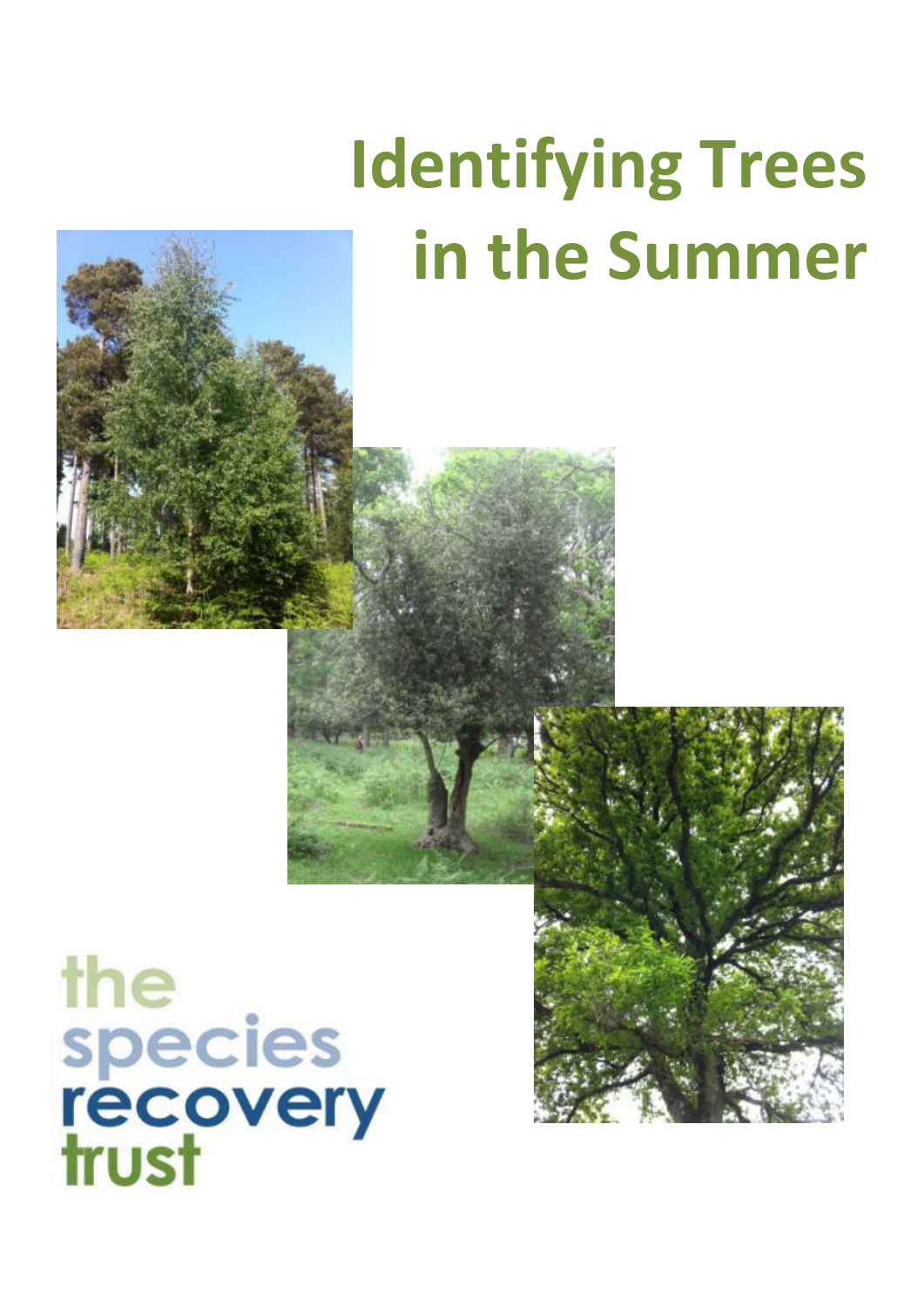| English             | Latin                    | Habitat                                                          | Height          | Leaves                                                                                          | <b>Bark</b>                                                 | <b>Other features</b>                                                          |
|---------------------|--------------------------|------------------------------------------------------------------|-----------------|-------------------------------------------------------------------------------------------------|-------------------------------------------------------------|--------------------------------------------------------------------------------|
| Alder               | Alnus<br>glutinosa       | Damp ground and riversides                                       | 20 <sub>m</sub> | Rounded, shiny with toothed edges                                                               | Dark grey-brown cracking into<br>vertical plates            | Has hundreds of catkins                                                        |
| Alder<br>Buckthorn  | Frangula<br>alnus        | Wet woodland, heathland and<br>riverbanks                        | 6 <sub>m</sub>  | Dark green, smooth edges, rounded tip<br>and strongly tapered towards the stalk.                | Smooth and dark grey                                        | Pale green flowers May-<br>September.                                          |
| Apple               | Malus sp                 | Old woodlands, hedgerows and<br>scrub                            | 10 <sub>m</sub> | Oval with toothed edges                                                                         | Deep brown with ridges                                      | Apples from early autumn to<br>winter                                          |
| Ash                 | Fraxinus<br>excelsior    | Common all over the UK except<br>light sandy soils               | 15-30m          | Leaflets arranged in pairs with an odd<br>one at the end. Oval, with slightly<br>toothed edges. | Pale grey, vertical fissures<br>develop with age            | Light domed canopy, flowers<br>grow in huge clusters                           |
| Beech               | Fagus<br>sylvatica       | Usually found on drier or acid<br>soils                          | 15-40m          | Dark green, oval shaped with wavy<br>edges.                                                     | Smooth and grey                                             | Has hundreds of catkins                                                        |
| <b>Bird Cherry</b>  | Prunus<br>padus          | Damp base-rich soils or on<br>limestone                          | 10 <sub>m</sub> | Oval with fine, sharply serrated edges                                                          | Dull grey and rough                                         | Small fruits (8mm diameter)<br>that ripen from red to black in<br>August       |
| Blackthorn          | Prunus<br>spinosa        | Hedgerows, scrub, copses and<br>woodland                         | 6 <sub>m</sub>  | Slightly wrinkled oval leaves                                                                   | Black and rough, often<br>powdered with algae               | Twigs are very thorny                                                          |
| Buckthorn           | Rhamnus<br>cathartica    | Hedgerows, scrub and woodland                                    | 12 <sub>m</sub> | Dark green with finely toothed edges                                                            | Dark brown with shaggy scales                               | Flowers, small greenish<br>sepals and petals                                   |
| Butcher's-<br>broom | Ruscus<br>aculeatus      | Woodland, hedgerows and<br>coastal cliffs                        | 1 <sub>m</sub>  | Glossy, lance-shaped cladophylls (2.5cm<br>long)                                                | Green stems without bark                                    | Female plants have red<br>berries                                              |
| Dogwood             | Cornus<br>sanguinea      | Scrub and hedgerows                                              | 4 <sub>m</sub>  | Smooth sides with characteristic curving<br>veins                                               | Bark ridges with age. Twigs are<br>smooth and reddish.      | Clusters of white flowers in<br>summer                                         |
| Downy Birch         | Betula<br>pubescens      | Common on poor and wet soils                                     | 20 <sub>m</sub> | Heart shaped with toothed edges. On<br>hairy stalks.                                            | Greyish-white with some black<br>markings                   | Twigs covered in small hairs                                                   |
| Elder               | <b>Sambucus</b><br>nigra | Scrub, hedgerows, waste ground<br>and woodland                   | 10 <sub>m</sub> | Divided into 5-7 sharply toothed leaflets,<br>slightly hairy on the underside                   | Pale brown, corky and grooved<br>(particularly when mature) | Leaves have an unpleasant<br>smell when crushed                                |
| English Elm         | Ulmus<br>procera         | Roadsides, hedgerows and<br>woodland edges                       | 10-35m          | 4-9cm, oval with serrated edges, longer<br>on one side at the base                              | Grey with ridges                                            | Leaf stalk and shoot are hairy<br>at maturity                                  |
| Field Maple         | Acer<br>campestre        | Hedgerows and woodlands                                          | 20 <sub>m</sub> | Dark green, 3-5 lobes, slightly toothed<br>(4-7cm), hairless above, downy on the<br>underside.  | Grey or brown with fine,<br>shallow, vertical fissures      | Very round in profile, ends of<br>the branches droop before<br>turning upwards |
| Guelder-rose        | Viburnum<br>opulus       | Chalk and limestone habitats                                     | 4 <sub>m</sub>  | Distinctive three lobed leaves with<br>toothed edges                                            | Pale and smooth, becoming<br>rougher with age               | 5-petalled, fragrant flowers in<br>dense clusters                              |
| Hawthorn            | Crataegus<br>monogyna    | Hedgerows and scrub, although<br>it is often present in woodland | 15m             | Indented into 3-7 toothed lobes reaching<br>halfway or more to the central vein.                | Grey-brown. When older flakes<br>off in rough rectangles    | Thorny twigs                                                                   |
| Hazel               | Corylus<br>avellana      | Hedgerows and coppices                                           | 15m             | Almost round with a pointed tip and<br>hairy on both sides                                      | Smooth and shiny with<br>horizontal warts                   | Green fruit ripens to brown                                                    |
| Holly               | Ilex<br>aquifolium       | Woodland and hedgerows                                           | 20 <sub>m</sub> | Thick and waxy with sharply spiny edges                                                         | Brown to silver-grey                                        | Small white flowers form in<br>late spring                                     |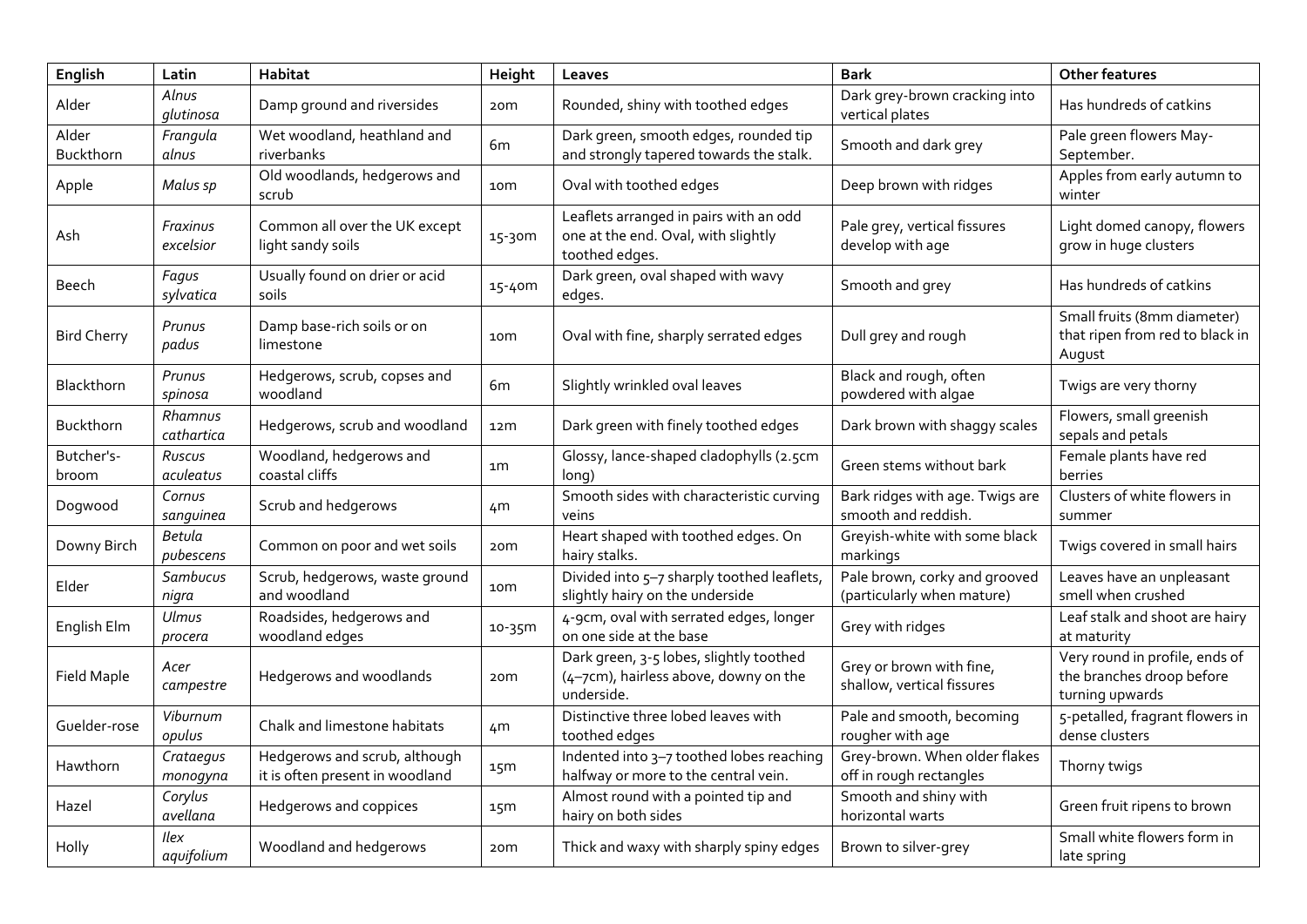| Hornbeam           | Carpinus<br>betulus           | Clay soils                                                    | 20 <sub>m</sub> | Oval and pointed, with double-toothed<br>edges. The underside has conspicuous<br>parallel and hairy veins.   | Grey and smooth with vertical<br>markings which may be dull<br>silver or orange | Similar to Beech trees, with<br>which they are frequently<br>confused      |
|--------------------|-------------------------------|---------------------------------------------------------------|-----------------|--------------------------------------------------------------------------------------------------------------|---------------------------------------------------------------------------------|----------------------------------------------------------------------------|
| Horse-<br>chestnut | Aesculus<br>hippocastan<br>иm | Often found in parkland                                       | 25m             | Divided into $5 - 7$ leaflets that are narrow<br>at the base and broaden out towards the<br>tip of the leaf. | Grey-brown, becomes flaky in<br>older trees, with edges lifting<br>off tree     | Twigs are red-grey. Stems<br>have horseshoe shaped<br>marks left by leaves |
| Lime               | Tilia sp                      | Woodland and widely planted in<br>parks                       | 40 <sub>m</sub> | Heart shaped with hairy undersides                                                                           | Pale grey/brown with ridges                                                     | Flower clusters hang loosely<br>from a long stalk                          |
| Pedunculate<br>Oak | Quercus<br>robur              | Woodland and hedgerows                                        | 25m             | Large deep lobes and smooth edges,<br>very short stalks.                                                     | Grey and deeply fissured<br>(vertically)                                        | Acorns on stalks.                                                          |
| Rowan              | Sorbus<br>aucuparia           | Light acid soils, uplands, streets<br>and parks               | 10 <sub>m</sub> | Usually 15 leaflets arranged in pairs with<br>a single one at the end. Toothed edges.                        | Grey/purple with dark<br>horizontal markings                                    | Like an ash tree but with<br>toothed leaves                                |
| Sessile Oak        | Quercus<br>petraea            | Woodland and hedgerows, more<br>acidic soils than pedunculate | 30 <sub>m</sub> | Leaves have shallow regular lobes and<br>wedge-shaped bases on stalks.                                       | Grey and deeply fissured<br>(vertically)                                        | More upright trunk than<br>Pedunculate. No stalks on<br>acorns.            |
| Silver Birch       | Betula<br>pendula             | Woodland, heaths and on the<br>edge of bogs                   | 25m             | Triangular leaves with double-toothed<br>edges                                                               | White, peeling, papery with<br>horizontal black fissures                        | Distinctive drooping branches                                              |
| Spindle            | Euonymus<br>europaeus         | Calcareous soils                                              | 9m              | Shiny with fine toothed edges                                                                                | Deep green to grey/brown with<br>'rippling' surface                             | Small flowers in clusters, 4<br>green-yellow petals.                       |
| Sweet<br>Chestnut  | Castanea<br>sativa            | Woodland and parks                                            | 30 <sub>m</sub> | Long with saw-shaped edges                                                                                   | Smooth brown, fissures on<br>older specimens and starts to<br>spiral round.     | Long, slender catkins                                                      |
| Sycamore           | Acer pseu-<br>doplatanus      | Woodland and parks                                            | 16-35m          | 5 lobed leaves with coarsely toothed<br>edges                                                                | Pale grey and smooth, flakes<br>off on older trees                              | Large winged seeds                                                         |
| Wayfaring-<br>tree | Viburnum<br>lantana           | Scrub, hedgerows and woodland<br>edges                        | 5 <sub>m</sub>  | Thick, curved, oval leaf                                                                                     | Grey/brown, smooth,<br>becoming fissured with age                               | Creamy flowers in June<br>followed by red berries                          |
| Whitebeam          | Sorbus aria                   | Chalky soils                                                  | 15m             | Irregularly toothed, underside is white                                                                      | White/grey, smooth bark                                                         | Clusters of white flowers                                                  |
| White Poplar       | Populus alba                  | Parks, roadsides and coastal<br>areas                         | 20 <sub>m</sub> | Irregularly toothed with bright white hair<br>underneath                                                     | Pale grey with lines of black<br>diamonds                                       | Twigs are white                                                            |
| Willows            | Salix sp                      | Damp ground and riversides                                    | 25m             | Long, narrow leaves                                                                                          | Grey/brown with ridges                                                          | Often pollarded                                                            |
| Wild Cherry        | Prunus<br>avium               | Hedgerows and woodland - often<br>on the edges                | 25m             | Double-toothed, hairy underside and<br>with two red glands on the stalk at the<br>leaf base.                 | Grey to red with characteristic<br>orangey brown horizontal lines               | Red fruit (10mm diameter) in<br>midsummer                                  |
| Wild Privet        | Ligustrum<br>vulgare          | Hedgerows and calcareous<br>woodlands                         | 5 <sub>m</sub>  | Small, oval and glossy                                                                                       | Reddish-brown with vertical<br>gashes on older shrubs                           | Clusters of small white<br>flowers at the end of twigs                     |
| Wych Elm           | Ulmus<br>glabra               | Woodland                                                      | 16-40m          | Large leaves (7-16cm) with toothed<br>edges, longer on one side at the base                                  | Smooth and grey. Ridges<br>develop with age.                                    | Light brown fruits in summer                                               |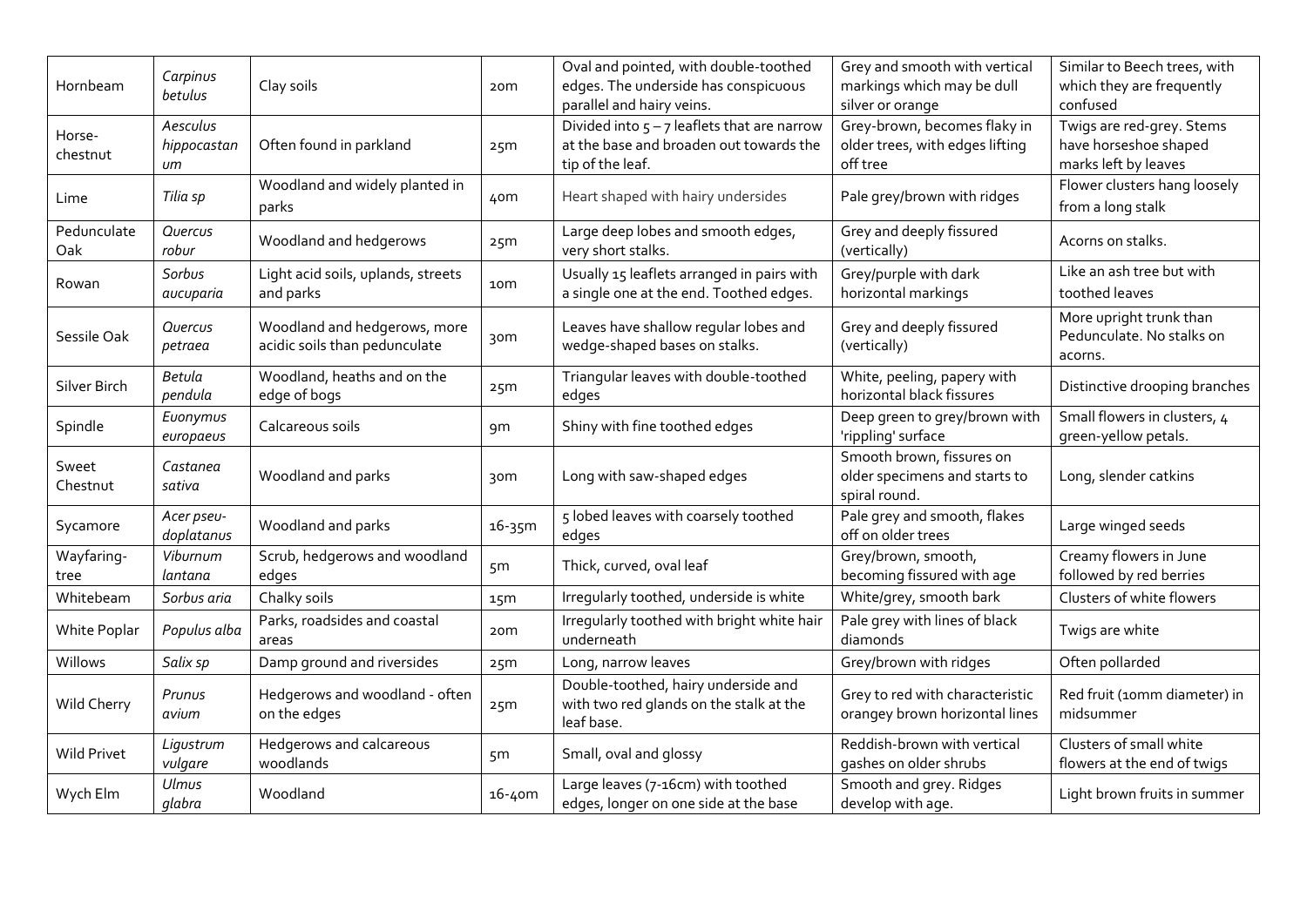**Leaves**

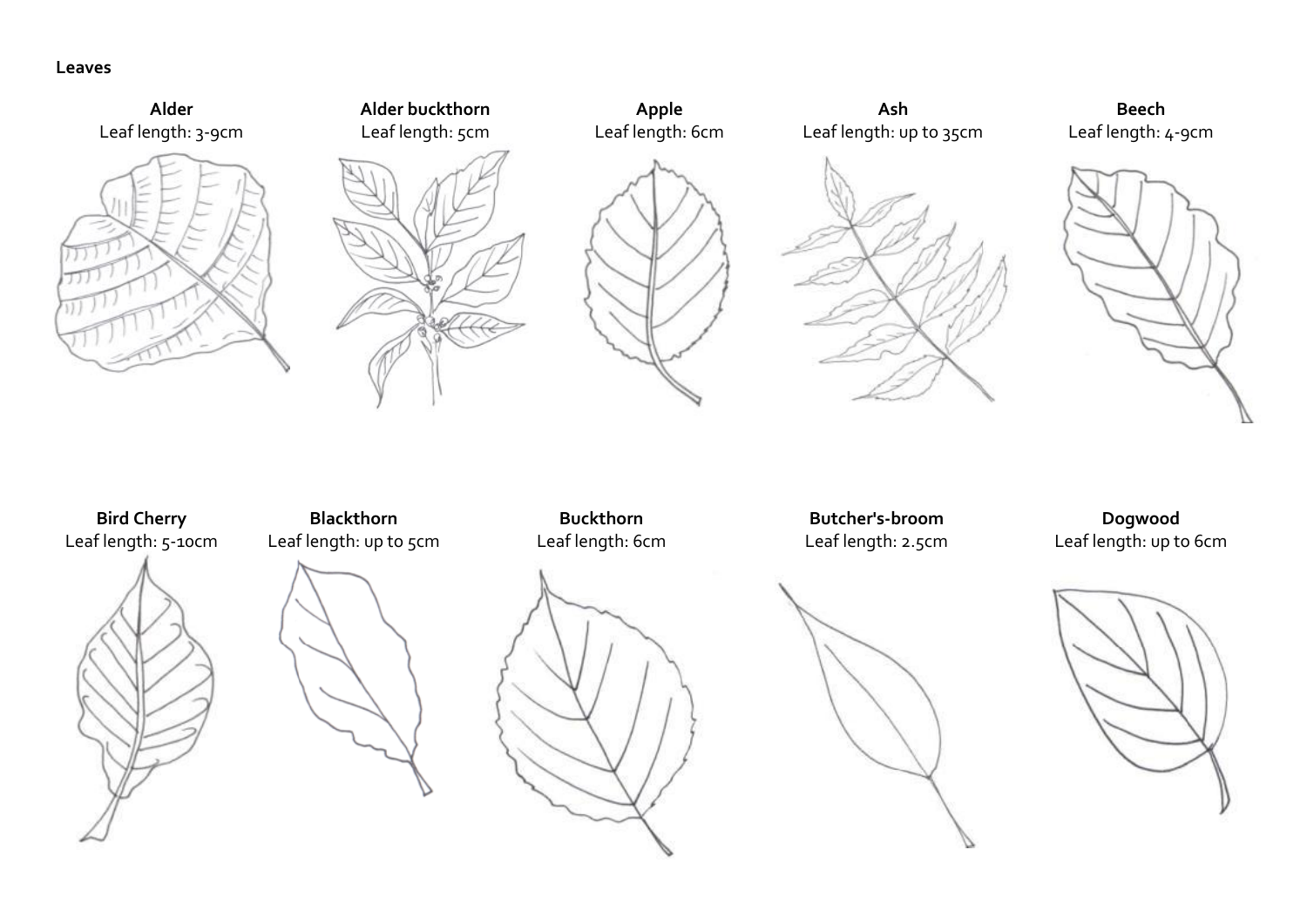





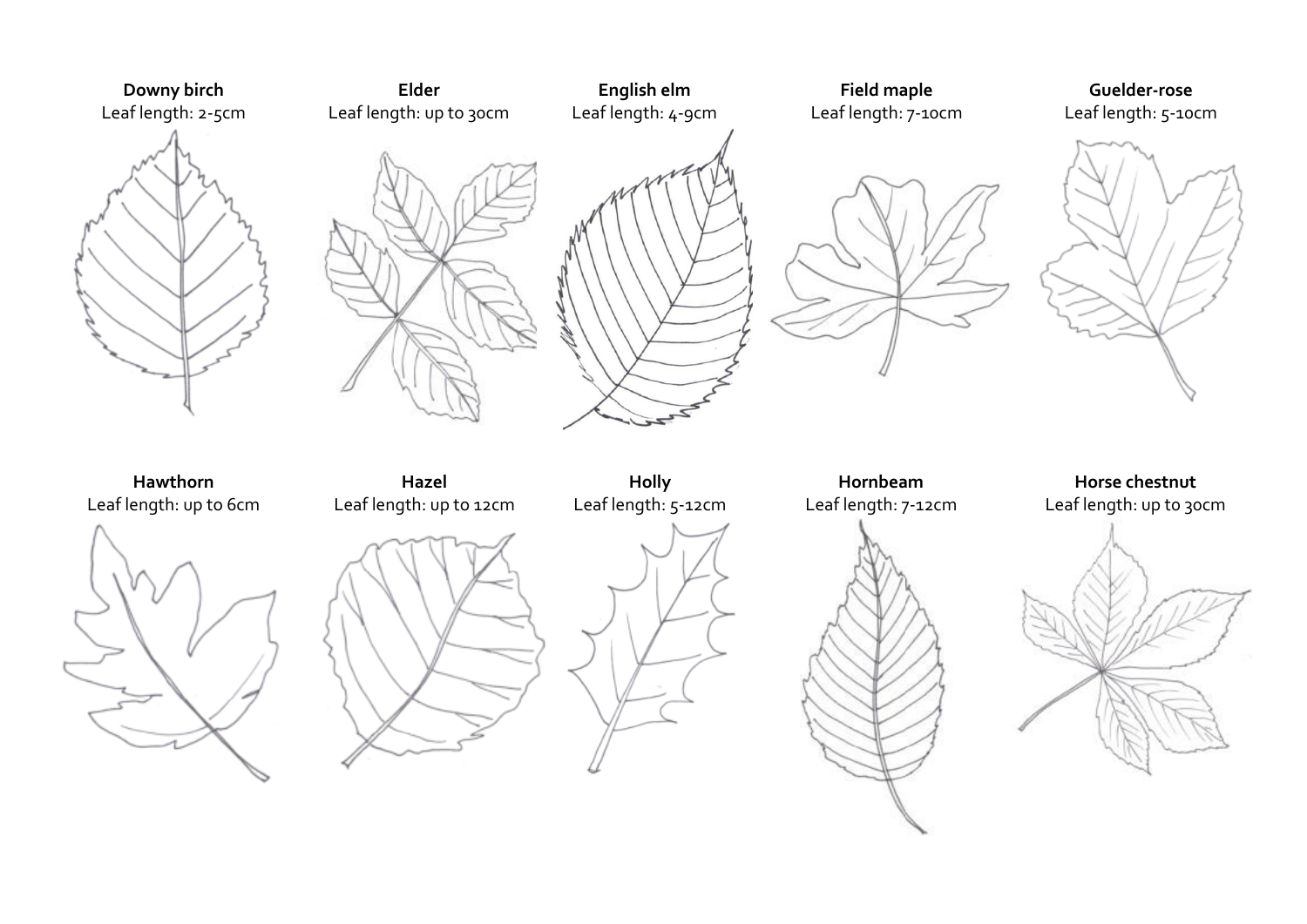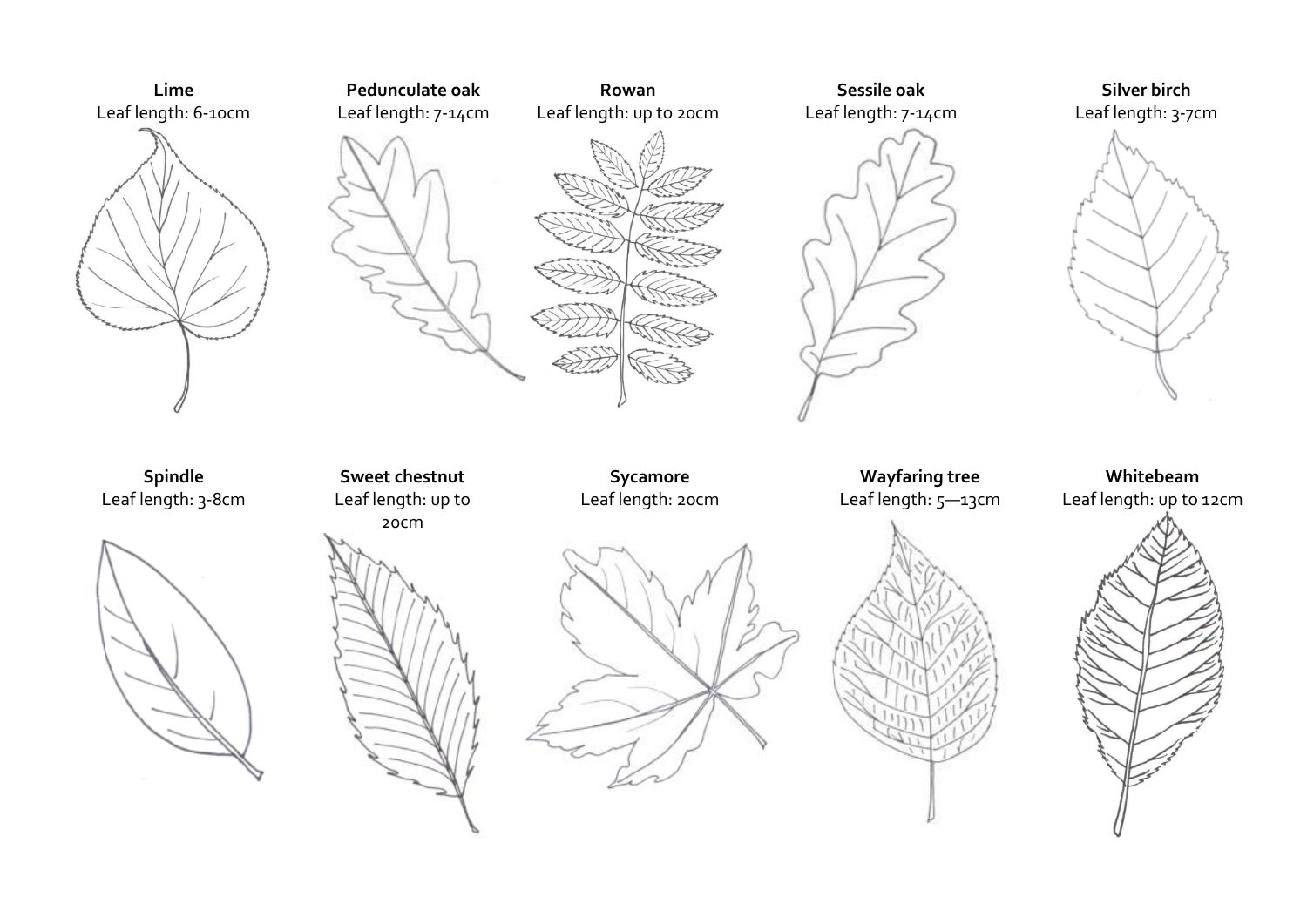